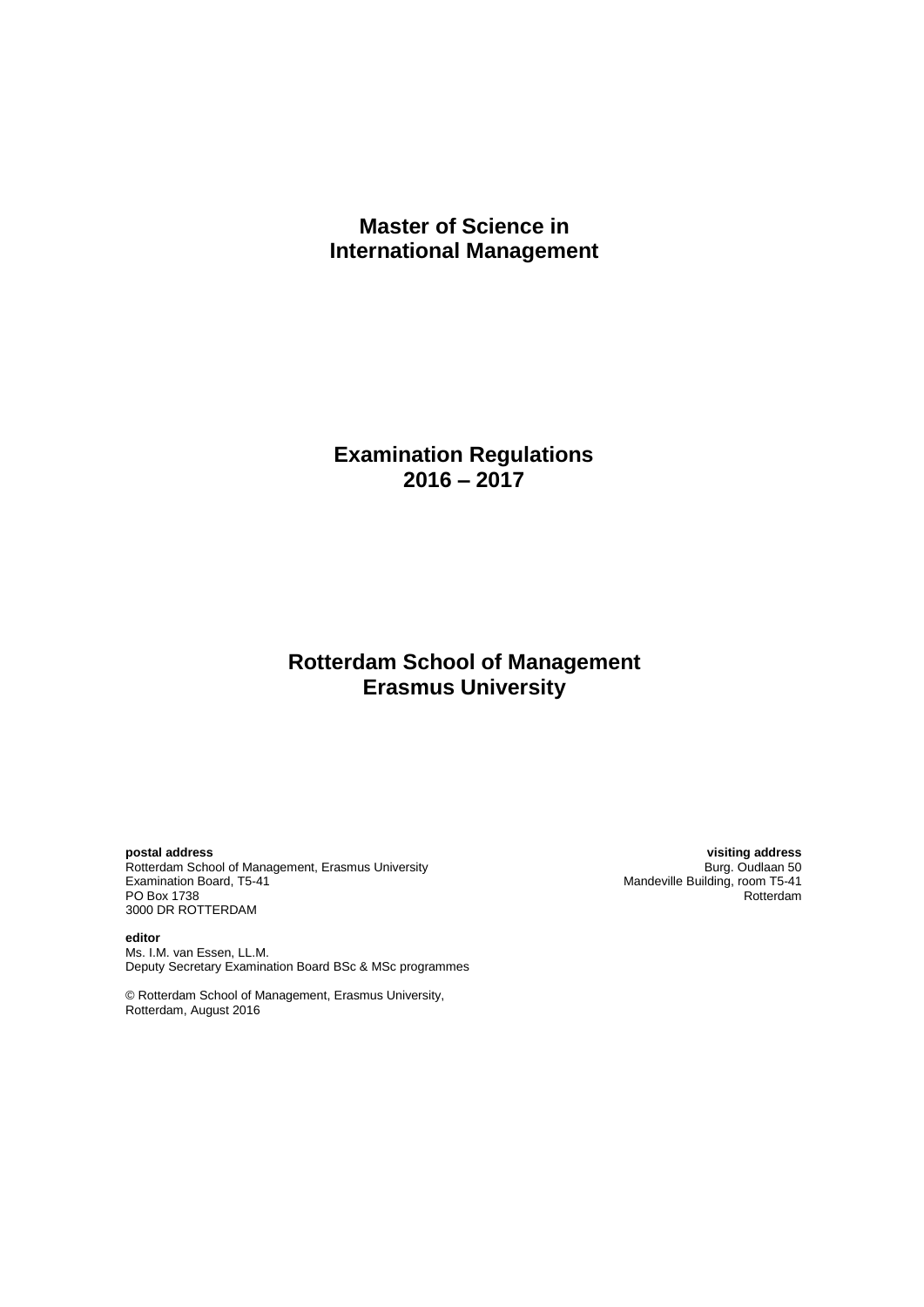# **Contents**

| <b>I Examination Board RSM</b><br>3 |                                                                                                                                      |                            |  |
|-------------------------------------|--------------------------------------------------------------------------------------------------------------------------------------|----------------------------|--|
|                                     | <b>Tasks</b>                                                                                                                         | 3                          |  |
|                                     | Composition                                                                                                                          | 3                          |  |
|                                     | Secretary to the Examination Board<br><b>Administration</b>                                                                          | $\mathbf 3$<br>$\mathbf 3$ |  |
|                                     | <b>Requests and information</b>                                                                                                      | 3                          |  |
|                                     | Il Legal protection: Objections and Appeals                                                                                          | 5                          |  |
|                                     | Appeals procedure                                                                                                                    | ${\bf 5}$                  |  |
|                                     | <b>Objections Procedure</b>                                                                                                          | 5                          |  |
|                                     | III Teaching and Examination Regulations of the Master of Science in International                                                   |                            |  |
|                                     | <b>Management 2016 - 2017</b>                                                                                                        | 6                          |  |
|                                     |                                                                                                                                      |                            |  |
|                                     | Section 1 - General<br>Article $1.1$ – applicability of the regulations                                                              | 6<br>6                     |  |
|                                     | Article 1.2 – aims of the programme                                                                                                  | 6                          |  |
|                                     | Article 1.3 - definitions                                                                                                            | 6                          |  |
|                                     | Article 1.4 - degree                                                                                                                 | 6                          |  |
|                                     | Article 1.5 - language of instruction<br>Article 1.6 - compulsory educational activities                                             | 6<br>7                     |  |
|                                     | Section 2 – Composition of the degree programme                                                                                      | 7                          |  |
|                                     | Article 2.1 – full-time / part-time                                                                                                  | $\overline{7}$             |  |
|                                     | Article 2.2 - study load, feasibility and timetable of the degree programme                                                          | $\overline{7}$             |  |
|                                     | Article 2.3 - composition of the degree programme<br>Article 2.4 – exemption from obligatory practicals                              | 7<br>7                     |  |
|                                     | Article 2.5 – exemption from examinations                                                                                            | 7                          |  |
|                                     | Article 2.6 - free master programme within the master degree programme MSc in International Management at RSM                        | $\overline{7}$             |  |
|                                     | Section 3 - Admission                                                                                                                | 8                          |  |
|                                     | Article 3.1 - admission<br>Article 3.2 – admission procedure                                                                         | $\bf8$<br>8                |  |
|                                     | Article 3.3 - admission requirements                                                                                                 | 8                          |  |
|                                     | Section 4 - Taking examinations                                                                                                      | 8                          |  |
|                                     | Article 4.1 - frequency of examinations and tests; examination schedule; re-examinations; extra opportunities                        | 8                          |  |
|                                     | Article 4.2 – form of the examinations and tests<br>Article 4.3 – oral tests                                                         | 9<br>9                     |  |
|                                     | Article 4.4 – sequence of programme components                                                                                       | $\boldsymbol{9}$           |  |
|                                     | Section 5 - Result of examinations                                                                                                   | 9                          |  |
|                                     | Article 5.1 – determining, announcing and recording results of examinations and tests; deadlines<br>Article 5.2 – period of validity | 9<br>9                     |  |
|                                     | Article 5.3 - Feedback and perusal                                                                                                   | 9                          |  |
|                                     | Article 5.4 - Archiving period of written tests                                                                                      | 10                         |  |
|                                     | Section 6 - Result of the final exam                                                                                                 | 10                         |  |
|                                     | Article $6.1$ – the result of the final exam<br>Section 7 - Final and Implementation Provisions                                      | 10<br>10                   |  |
|                                     | Article 7.1 - amendments changes                                                                                                     | 10                         |  |
|                                     | Article 7.2 - Hardship clause                                                                                                        | 10                         |  |
|                                     | Article 7.3 - announcement                                                                                                           | 10                         |  |
|                                     | Article 7.4 – legal effect                                                                                                           | 10                         |  |
|                                     | IV Rules and Guidelines 2016 - 2017<br>11                                                                                            |                            |  |
|                                     | Section 1 - General                                                                                                                  | 11                         |  |
|                                     | Article 1.1 - applicability of the Rules and Guidelines<br>Article 1.2 - definitions                                                 | 11<br>11                   |  |
|                                     | Article 1.3 - day-to-day procedure of the Examination Board                                                                          | 11                         |  |
|                                     | Article 1.4 – the authority to examine, the appointment of examiners                                                                 | 11                         |  |
|                                     | Article 1.5 - the criteria                                                                                                           | 11                         |  |
|                                     | Section 2 - Exemptions<br>Article 2.1 – exemption from practical tests                                                               | 11<br>11                   |  |
|                                     | Section 3 - Rules concerning good course of things during examinations and tests                                                     | 12                         |  |
|                                     | Article 3.1 – registration for examinations and written tests                                                                        | 12                         |  |
|                                     | Article 3.2 – entering and leaving the room in which the written test is being held                                                  | 12                         |  |
|                                     | Article 3.3 – general provisions concerning order during the written test<br>Article 3.4 - fraud                                     | 12<br>13                   |  |
|                                     | Section 4 - The examinations and tests of the courses                                                                                | 13                         |  |
|                                     | Article 4.1 – the questions and assignments, peer review                                                                             | 13                         |  |
|                                     | Article 4.2 - assessment criteria                                                                                                    | 13                         |  |
|                                     | Article 4.3 - determining the grades: rounding off, averaging, passing, grade floor<br>Section 5 – The Thesis                        | 13<br>14                   |  |
|                                     | Article $5.1$ – the thesis, the thesis committee and admission to the thesis defence                                                 | 14                         |  |
|                                     | Article 5.3 – establishment of the final exam                                                                                        | 14                         |  |
|                                     | Article 5.4 – the certificate, the transcript and the supplement                                                                     | 14                         |  |
|                                     | Article 5.5 – Classifications 'cum laude' and 'summa cum laude'<br>Section 6 - Final and implementation provisions                   | 14<br>15                   |  |
|                                     | Article 6.1 – changes in these Rules and Guidelines                                                                                  | 15                         |  |
|                                     | Article 6.2 - legal force                                                                                                            | 15                         |  |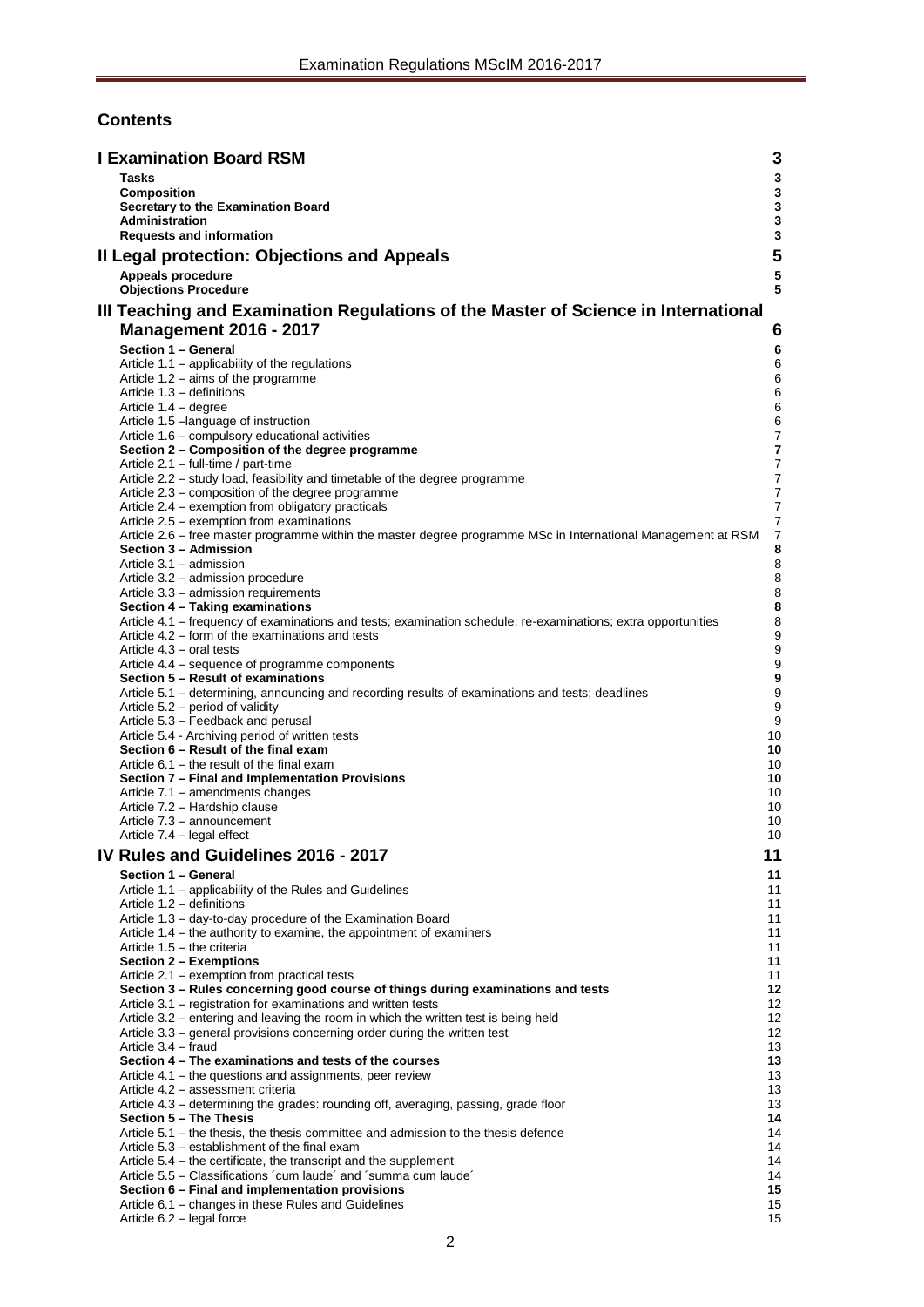# <span id="page-2-0"></span>**I Examination Board RSM**

## <span id="page-2-1"></span>**Tasks**

The legal framework of the Examination Board is given by Dutch Law, in particular the Dutch Higher Education and Research Act (*Wet op het hoger onderwijs en wetenschappelijk onderzoek- WHW*). The Examination Board has many different tasks. Generally, the following components can be discerned:

- 1. A *supervisory responsibility* with regard to the final exams, examinations and tests. This responsibility is manifested in the competence of the Examination Board to:
	-
	- a. award the diplomas;<br>b. appoint the examine appoint the examiners;
	- c. supervise the quality of final exams, examinations and tests;
	- d. take disciplinary action in case of fraud;
	- e. supervise the practice of the examination rules with due observance of the common legal principles like equality, legal security, legitimacy, reasonableness, fair play and so on;
	- f. be a mediator or even a defendant in case of disputes or appeals.
- 2. *Legislation*: the Examination Board makes Rules and Guidelines concerning the examinations, for example rules for enrolment, rules concerning order during examinations, fraud, assessment criteria, classifications (like *cum laude*). Once a year new Rules and Guidelines are drawn up.
- 3. *To grant exemptions* from the rules in individual cases.
- 4. *Advisory tasks*: three times a year the Examination Board issues an advice to every first year student concerning his success-rate. Furthermore the Examination Board advises the Dean regarding his Teaching and Examination Regulations.
- 5. In addition, on behalf of the Dean of the Rotterdam School of Management, the chairman of the Examination Board grants *admission statements* to the MSc-programmes.
- 6. *Other,* such as delegations in selection committees and the colloquium doctum committee.

## <span id="page-2-2"></span>**Composition**

The Examination Board consists of six members of the academic staff and an external member. All members are appointed by the Dean. The Examination Board collectively sets up rules and policy. The Examination Board as a whole meets once a month. Each member has his/her own portfolio. The Examination Board is supported by the secretary.

## **Members**

Prof. Dr. L.C.P.M. Meijs Ir. A.J. Roodink (Vice Chairman) Dr. E.A. van der Laan Dr. A.H.L. Slangen Dr. B.H.E. Wempe Dr. M.B.J. Schauten (external member) Vacancy member

## <span id="page-2-3"></span>**Secretary to the Examination Board**

Ms. C.M. Dirks - van den Broek LL.M. managing director/secretary<br>Ms. I.M. van Essen LL.M. managing directory Ms. I.M. van Essen LL.M. Mr. A. Markus MSc deputy secretary Ms. A.M. Schey MScBA deputy-secretary

## <span id="page-2-4"></span>**Administration**

Ms. D.M. Schonis team leader Ms. G.M. den Bakker assistant Ms. M.D. van der Kooii assistant

## **Contact**

Mandeville Building, Room T5-41 Tel. 010-4081895/88731 E-mail [eb@rsm.nl](mailto:eb@rsm.nl)

## <span id="page-2-5"></span>**Requests and information**

Information concerning examinations can be found on the website of the Examination Board: [www.rsm.nl/examination-board.](http://www.rsm.nl/examination-board) Please consult these sites before contacting the Examination Board. You may first want to take a look in the Frequently Asked [Questions \(FAQ\) section](http://www.rsm.nl/examination-board/frequently-asked-questions-faqs/) to see whether you can find an answer to your question there.

Brief general questions can be asked by e-mail to [eb@rsm.nl](mailto:eb@rsm.nl) or by phone 010 4088731/1895 during opening hours (09.00 – 12.30 hrs.).

Official requests (e.g. requesting extension of grade validity) must be submitted by the EB´s webportal: [https://request](https://request-eb.rsm.nl/)b.rsm.nl/

When submitting the request, please include all relevant documentation. Be explicit in addressing the Examination Board. When a course is involved, mention the course's title, the teacher responsible, and the course's code. When a test or examination is involved, mention the course's title and code, the teacher, and the date. Once again, being explicit and clear in your request helps handling it expediently. Finally, always provide motivation as to why the request is submitted and as to why the request should be granted.

In the event that you are asked to hand in a (certified copy of a) certificate, transcript or diploma, you still have to send/show this document in its original form to the Examination Board for verification. These kind of documents will not be accepted in a digital form.

Please take into account that it may take up to 4 weeks before you receive a reply from the Examination Board.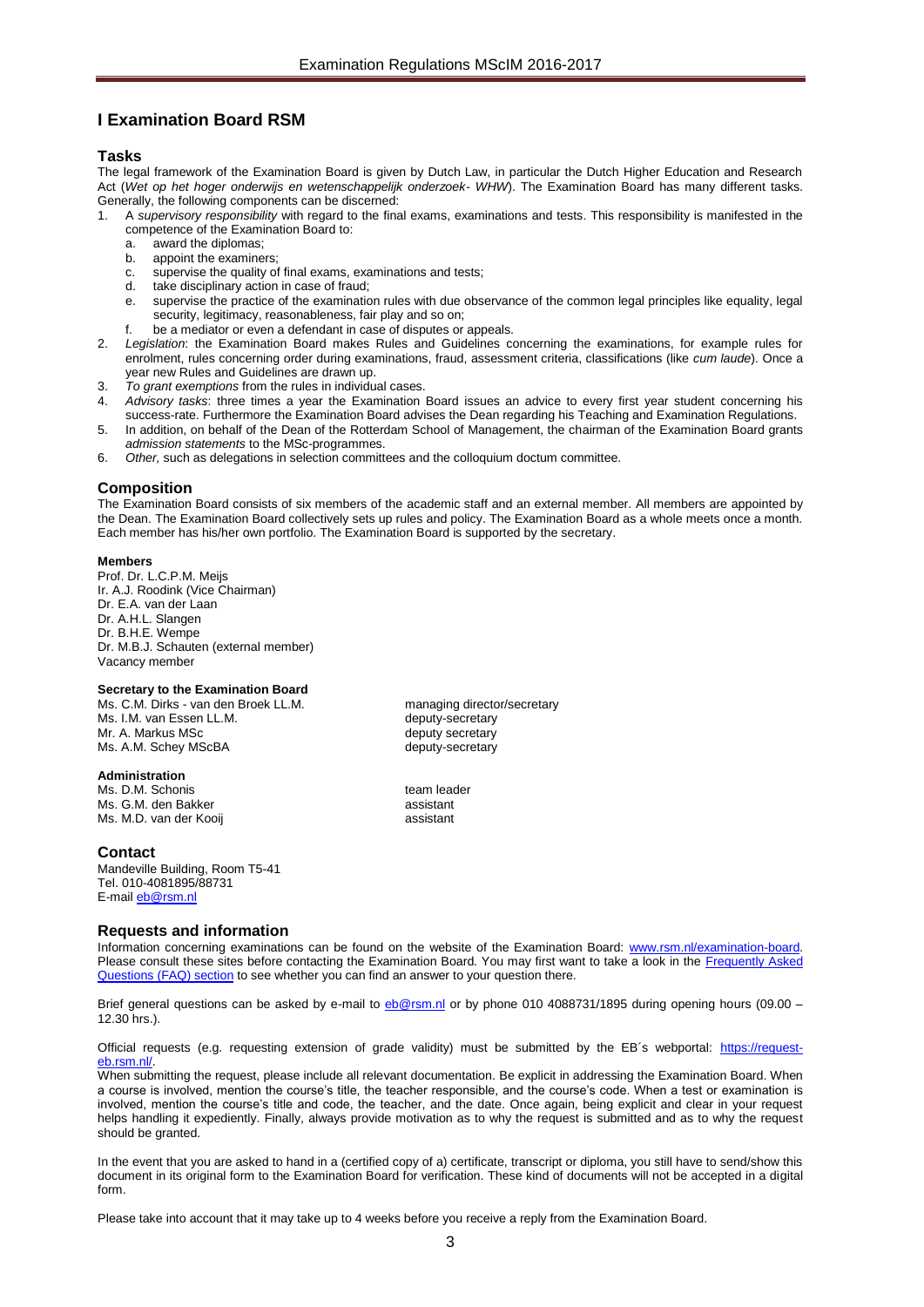## **Postal address**

Rotterdam School of Management, Erasmus University Examination Board RSM Mandeville Building, room T5-41 PO Box 1738 3000 DR Rotterdam The Netherlands

#### **Visiting address**

Secretariat Examination Board Mandeville Building, room T5-41 Burgemeester Oudlaan 50 3062 PA Rotterdam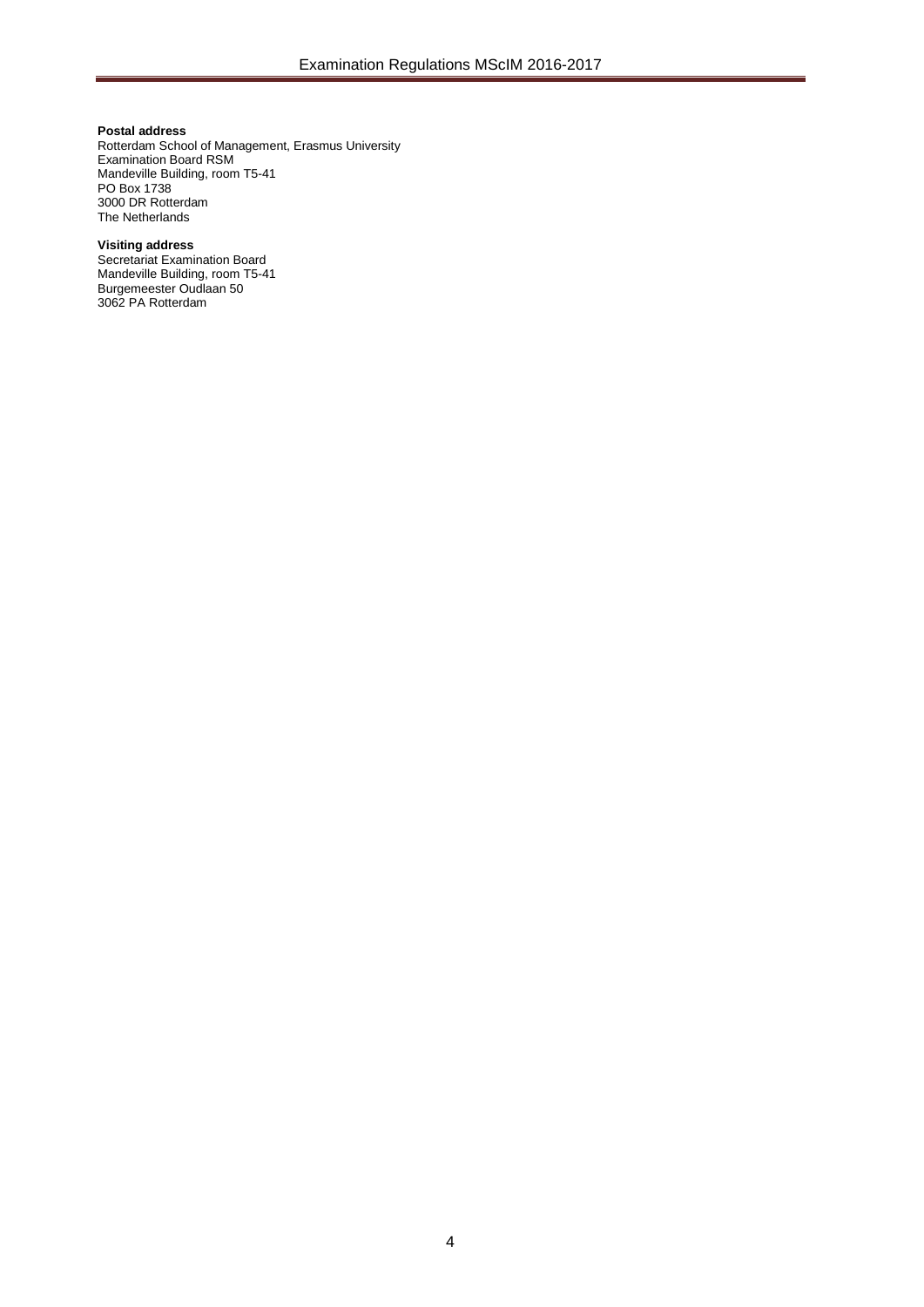# <span id="page-4-0"></span>**II Legal protection: Objections and Appeals**

If you disagree with a decision by a university body such as the Executive Board, the Dean, the Examination Board or an examiner, there are legal redress possibilities. You can submit an objection or lodge an appeal against this decision. Which procedure should be followed is specified by law and depends on the type of decision involved. All decisions should include an appeals clause, which refers to the appropriate legal process. Both procedures are briefly described as follows.

#### <span id="page-4-1"></span>**Appeals procedure**

A student who objects to a decision of an examiner (e.g. assessments) or the Examination Board may lodge an appeal with the Examination Appeals Board (in Dutch College van Beroep voor de Examens (*CBE*)) of Erasmus University Rotterdam. In urgent cases, the chair of the *CBE* can be requested to make provisions.

Only an interested party, that is a person whose interest is directly involved in a decision, can lodge the appeal. The appeal has to be lodged within six weeks of the announcement of the disputed decision. If the appeal concerns a decision that was not made on time, it must be submitted within a reasonable period of time.

The appeal should be submitted at [legal.protection@eur.nl](mailto:legal.protection@eur.nl) to the attention of the *CBE*-*EUR*. For further information check [http://www.eur.nl/english/essc/legal\\_position/objections\\_and\\_appeals/](http://www.eur.nl/english/essc/legal_position/objections_and_appeals/) or the Student Information Leaflet "Submitting an appeal with the Examinations Appeals Board" (available at the ESSC (Hall E-Building).

You can also visit the website of the *CBE-EUR* <http://www.eur.nl/abd/jz/cbe/> (in Dutch), where you can find the CBE's rulings on various disputes.

Before the *CBE*-*EUR* deals with the appeal, there is a settlement phase, in which the Examination Board concerned attempts to settle the lawsuit amicably (= formal amicable settlement attempt).

The *CBE*-*EUR* assumes that the complainant him/herself will first have made contact with the examiner concerned or with the Examination Board, in order to try to reach agreement (=material amicable settlement attempt). Account should be taken of the fact that meanwhile the period of six weeks for lodging an appeal with the *CBE*-*EUR* continues to run. In view of this, a provisional appeal can be lodged for the interim.

If the settlement attempt fails, parties will be invited to a sitting of the Examination Appeals Board. The sitting is in Dutch. Foreign students are recommended to take an interpreter with them to the sitting.

If a student disagrees with the decision of the *CBE-EUR* regarding their objection, they can submit an appeal to the Higher Education Appeals Tribunal in The Hague within six weeks of the decision.

#### **Further information**

For further information chec[k www.eur.nl/english/essc/legal\\_position/objections\\_and\\_appeals](http://www.eur.nl/english/essc/legal_position/objections_and_appeals)

Further information about the procedure can also be obtained from the Secretary of the *CBE-EUR* by e-mail to *che@eur.nl.* 

#### <span id="page-4-2"></span>**Objections Procedure**

You can submit a notice of objection against decisions by or on behalf of the Executive Board. This mainly concerns decisions on enrolment as a student, decentralised selection, termination of enrolment, payment or refund of tuition fees, financial aid and having been barred entry to the university's buildings, premises or facilities. You can also submit an appeal against the written refusal to make a decision or if a decision is not taken in a timely manner.

Of course, you do not necessarily have to start an appeal or objection procedure if you have a difference of opinion with someone. Talking to the person who took the decision is often enough to resolve the issue. The notice of objection should be submitted a[t legal.protection@eur.nl.](mailto:legal.protection@eur.nl) In all cases the period of objection is six weeks.

Your notice of objection will first be handled by the Advisory Committee on Objections. This Committee advises the Executive Board about your objection, after which the Executive Board reconsiders the case and makes a decision regarding your objection. Before issuing its advice, the Committee will also investigate whether an amicable settlement between parties is possible. The Executive Board shall decide on the objection no later than 10 weeks after receipt of the notice of objection.

If you disagree with the decision regarding your objection, you can submit an appeal with the Higher Education Appeals Tribunal in The Hague within six weeks of the decision.

You can find more information about this Objection Procedure on [this EUR-website.](http://www.eur.nl/english/essc/legal_position/objections_and_appeals/)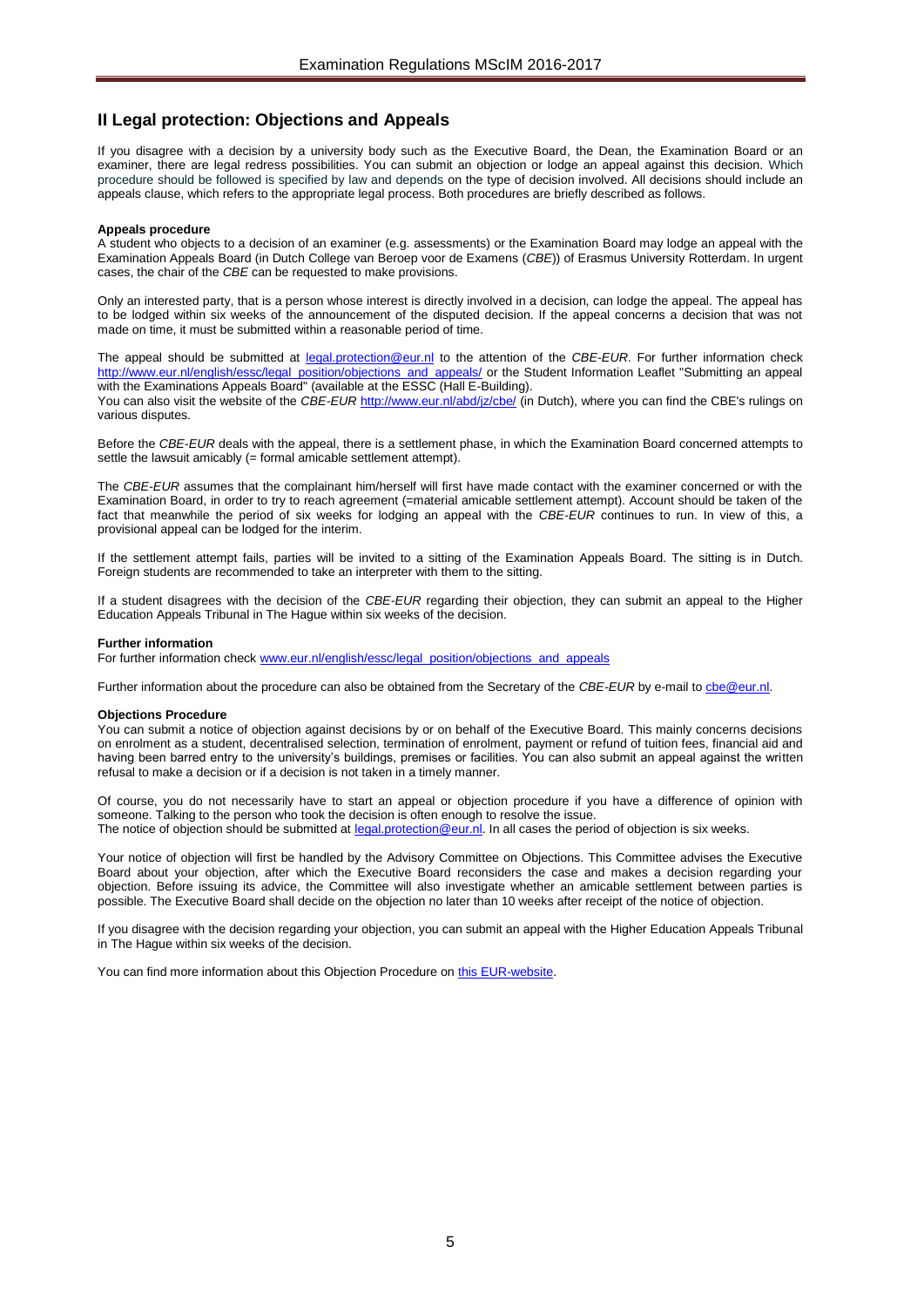# <span id="page-5-0"></span>**III Teaching and Examination Regulations of the Master of Science in International Management 2016 - 2017**

# <span id="page-5-2"></span><span id="page-5-1"></span>**Section 1 – General**

## **Article 1.1 – applicability of the regulations**

These regulations are applicable to the curriculum and final exam, examinations and tests of the master's degree programme MSc in International Management at the Rotterdam School of Management, Erasmus University, hereinafter referred to as the degree programme.

## <span id="page-5-3"></span>**Article 1.2 – aims of the programme**

The degree programme is intended to impart scientific knowledge, skills and insight in the area of international management in such a way that the graduate is capable of scientific and socially responsible professional practice in this area, and is qualified to take any desired advanced programme and to become, among others a scientific researcher.

## <span id="page-5-4"></span>**Article 1.3 – definitions**

In the regulations, words shall have the following meanings:

- a. Law: the Dutch Higher Education and Research Act (*Wet op het hoger onderwijs en wetenschappelijk onderzoek WHW*);
- b. Rules and Guidelines (R&G): the rules, guidelines and instructions of the Examination Board as referred to in Article 7.12b of the law;
- c. MScIM curriculum: the total of programme components qualifying for the final exam;
- d. Programme component: a bundling of examinations with a designated function and meaning within the MScIM curriculum;
- e. Course: an instruction given under the authority of a member of the academic staff; each course is concluded with an examination;
- f. *Final exam*: the total assessment of the performance of the student for separate examination parts of the programme, as referred to in article 7.10 of the law;
- g. *Examination*: every course will be assessed by an examination. Each examination includes an investigation into the knowledge, insight and skills of the student, as well as the appraisal of the results of that investigation. An examination may consist of more than one test;
- h. *Test*: a test may be:
	- A written test (i.e. a plenary test, open or closed book with open or multiple choice questions);
	- An individual assignment (i.e. a case or a thesis);
	- A group assignment (i.e. a team assignment);
	- An oral test;
	- A presentation;
	- A practical exercise;
	- A research or consultancy project;
	- An excursion or study trip;
	- An internship:
	- Participation performance:
- ECTS: abbreviation of "European Credit Transfer System". One ects represents 28 hours of study;
- Student: a person who is enrolled in to the university and admitted to the degree programme pursuing the study and/or taking part in the examinations of the programme; for the further application of these regulations, this designation also applies to an enrolled 'extraneus';
- k. Examination Board: the board referred to in Article 7.12 of the law for supervising the examinations and organization and coordination of the examinations of the programme;
- l. Academic year: the academic year runs from 1 September to the following 31 August (inclusive);
- m. Dean of the MScIM degree; the person who is responsible for the degree programme;
- Dean: head of the Rotterdam School of Management, Erasmus University;
- o. Academic Director: the person who is responsible for a specific master programme;
- p. School: Rotterdam School of Management, Erasmus University;
- Academic personnel:
	- the members of the academic staff of the School,
	- the trainee research assistants (PhD candidates) of the School,
	- the other academic personnel;
- r. Academic staff:
	- the full professors,
	- the associate professors of the School,
	- the assistant professors of the School;
- s. Teaching team: the members of the academic staff and the academic lecturers teaching courses within the degree programme.

## <span id="page-5-5"></span>**Article 1.4 – degree**

- 1. The one who has successfully passed all the programme components of the MScIM degree programme will obtain the degree of Master of Science in International Management and is eligible for the CEMS degree.
- <span id="page-5-6"></span>2. The obtained degree will be written down on the master's degree certificate.

## **Article 1.5 –language of instruction**

- 1. The language of instruction teaching and examinations is English, with the exception of certain courses as may be offered by the student's exchange school, and which the student may choose to take.
- 2. In cases, the Examination Board can grant exemption from paragraph 1.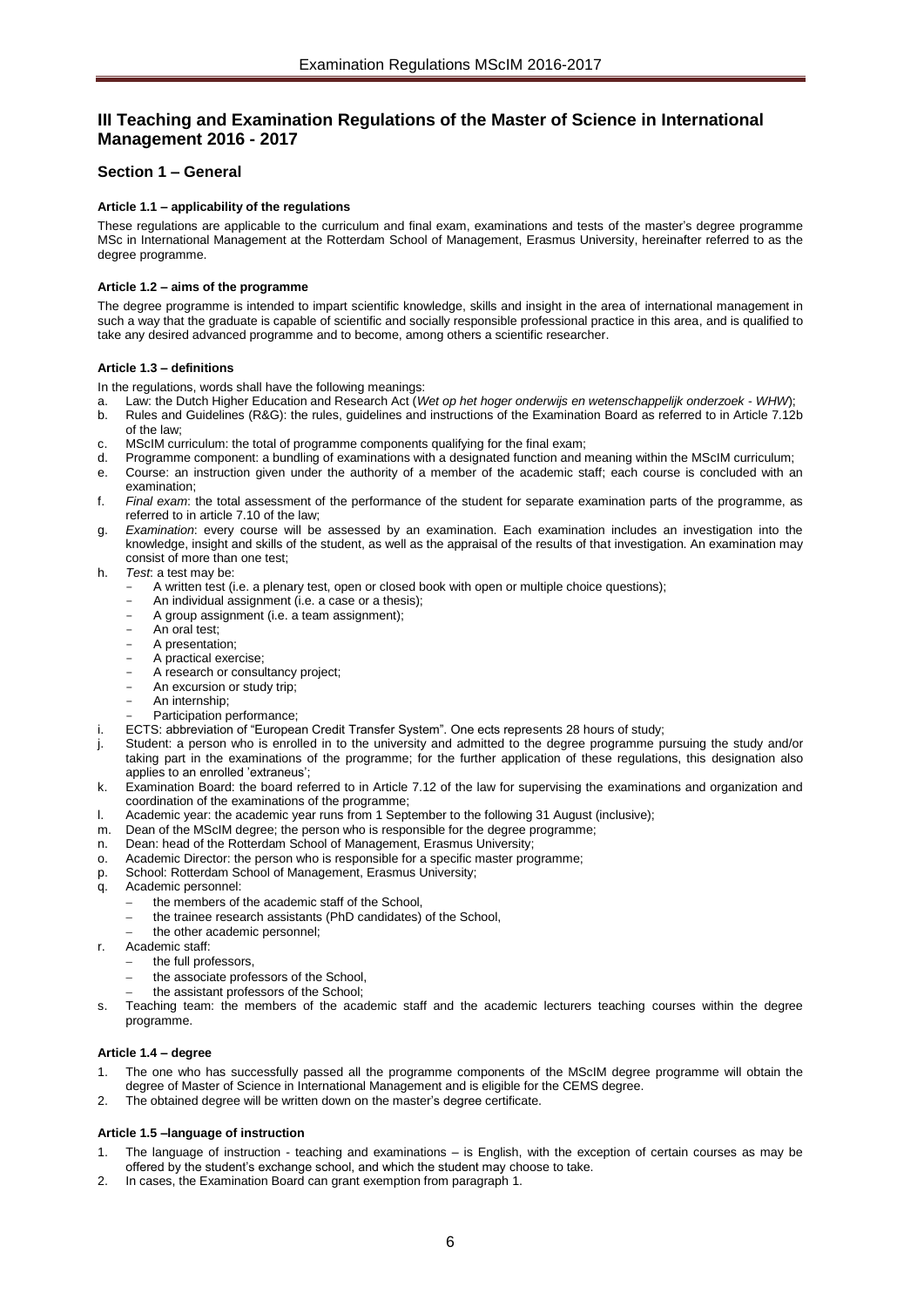## <span id="page-6-0"></span>**Article 1.6 – compulsory educational activities**

- Teaching in most of the programme components takes place on a small-scale basis to enable students to obtain knowledge, skills and attitudes in the best possible way. The basic requirement, therefore, is that the students take part in all activities.
- 2. If students are prevented from participating in certain educational activities due to special circumstances, they should report this to the instructor concerned in advance. In such cases, without prejudice to the rules that apply to giving and assessing examinations of particular courses, instructors may assign alternative activities.

## <span id="page-6-2"></span><span id="page-6-1"></span>**Section 2 – Composition of the degree programme**

## **Article 2.1 – full-time / part-time**

<span id="page-6-3"></span>Within the scope of the law, the degree programme is offered full-time.

## **Article 2.2 – study load, feasibility and timetable of the degree programme**

- 1. The degree programme has a study load of 90 ects.
- 2. Courses and projects, including examinations, are scheduled to be completed in one and a half years.<br>2. To further increase the feasibility of completing the degree programme according to the schedule, the
- 3. To further increase the feasibility of completing the degree programme according to the schedule, the work load is spread evenly over the programme's duration.

## <span id="page-6-4"></span>**Article 2.3 – composition of the degree programme**

1. The composition of the degree programme is built up from the following programme components :

| <b>Programme Components:</b><br>a. Block Seminar                                                                                                                                                                                                                      | <b>ECTS</b><br>3 |
|-----------------------------------------------------------------------------------------------------------------------------------------------------------------------------------------------------------------------------------------------------------------------|------------------|
| b. Skill Seminars                                                                                                                                                                                                                                                     | 2                |
| c. A choice of one of the following courses:<br><b>International Strategy</b><br>$\blacksquare$<br>International Entrepreneurship<br>$\blacksquare$                                                                                                                   | 7.5              |
| d. Management Challenges in International Organisations                                                                                                                                                                                                               | 7.5              |
| e. A choice of two courses out of three following courses:<br>Innovation and Marketing of New Projects and Technologies 7.5 ects<br>Global Supply Chain Management 7.5 ects<br>Financial Management & Control 3.5 ects + Multinational Financial<br>Management 4 ects | 15               |
| f. International Business Project                                                                                                                                                                                                                                     | 15               |
| g. Research Clinic                                                                                                                                                                                                                                                    | 5                |
| h. Master Electives                                                                                                                                                                                                                                                   | 15               |
| i. Master Thesis                                                                                                                                                                                                                                                      | 20               |

- 2. Participation in an international exchange with one of the CEMS partner institutions during either the first or the second semester is a compulsory part of the degree programme; the other two semesters must be completed at the RSM. The programme components stated under paragraph 1, sub a, b, c, d, e, f and h may be attended at a CEMS partner institution.
- 3. The detailing in the most recent version of the International Management (digital) Study Guide of the further descriptions of programme components into compulsory courses and elective courses, including obligatory practicals, and the thesis project, constitute an integral part of these Teaching and Examination Regulations, without prejudice to the other provisions set out in these regulations.
- 4. Students may choose the CEMS approved master electives from components of the MSc programmes of the RSM and/or CEMS partner institutions. These electives may exceed the total of 15 ects. However, it is not allowed to do more courses within a block than scheduled. Furthermore, once passed, electives cannot be revoked by the student. All electives will be listed on the grade transcript.

## <span id="page-6-5"></span>**Article 2.4 – exemption from obligatory practicals**

In exceptional cases, the Examination Board can grant exemption from the obligation to take part in practicals. In that case, the Examination Board can decide that the practicals should be carried out in another way, to be determined by the Examination Board.

## <span id="page-6-6"></span>**Article 2.5 – exemption from examinations**

<span id="page-6-7"></span>No exemptions from courses, examinations or tests will be granted.

#### **Article 2.6 – free master programme within the master degree programme MSc in International Management at RSM**

- 1. Under approval by the Examination Board, students who are enrolled in the programme can built up their own master's degree programme composed of courses offered by the university, which will lead to the degree of Master of Science in International Management.
- 2. The master programme mentioned in paragraph 1 must consist of sufficient courses in the area of international management according to the Examination Board, and in any case of the thesis project of 20 ects.
- 3. The Examination Regulations and Rules and Guidelines are applicable to the programme mentioned in paragraph 1 and approved by the Examination Board.
- 4. Students who complete the free master will not be eligible for the additional CEMS degree.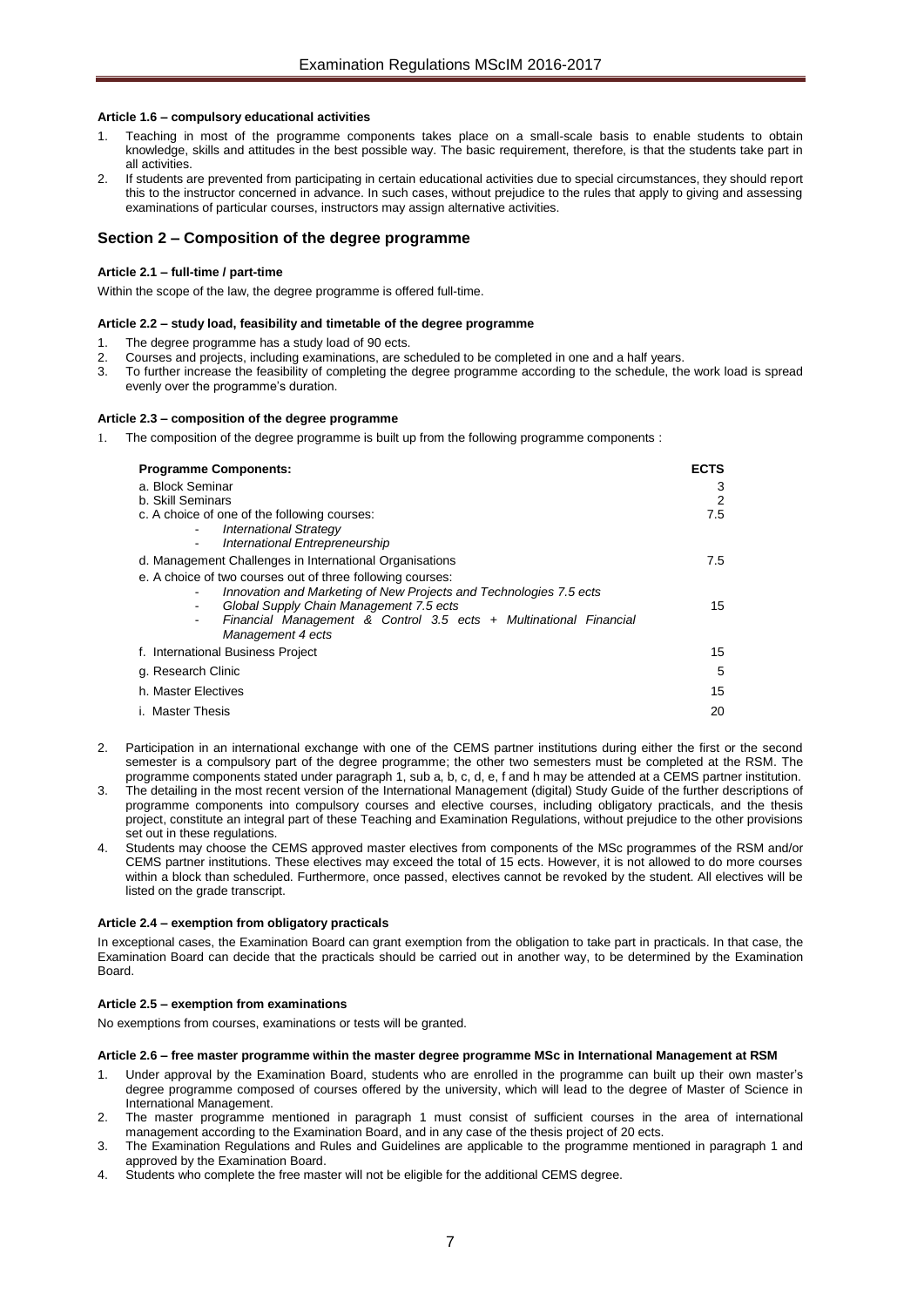# <span id="page-7-0"></span>**Section 3 – Admission**

## <span id="page-7-1"></span>**Article 3.1 – admission**

With due observance of the rules by law concerning admission and enrolment, eligible for admission to the degree programme is the one who has acquired the admission statement given by the Dean of the RSM, on behalf of the Executive Board of Erasmus University.

## <span id="page-7-2"></span>**Article 3.2 – admission procedure**

The admission is selective: it is a three stage procedure consisting of formal requirements as stated in article 3.3, including assessment and interview.

## <span id="page-7-3"></span>**Article 3.3 – admission requirements**

- Candidates are considered eligible for selection if the applicant has (entirely) fulfilled the formal requirements:
- a. A Bachelor's degree in Business, Management of RSM or of any accredited and/or recognized Bachelor's (of Science) degree programme of any research university if equivalent regarding level, size and content of the programme;
- b. Proficiency in English, to be proven by
	- TOEFL iBT minimum overall score of 101 with minimum sub scores of 22;
	- IELTS minimum overall score of 7.0 with minimum sub scores of 6.5;
	- Cambridge certificate of proficiency in English (CPE): minimum C1 level;
	- Cambridge English Advanced (CAE): minimum grade B;
	- Cambridge English Business certificate (BEC): minimum higher grade B:
	- Bachelor's diploma taught entirely in English and obtained in an English speaking country or in a CEMS school or EQUIS/AACSB accredited institution.
	- The test results may not be more than 2 years old.

No other English language test results will be accepted.

- c. A grade point average (GPA) equivalent to a 7 out of 10 in the Dutch education system, which is considered to be above average;
- d. A GMAT score of at least 600. Students with a bachelor's degree from a Dutch university are exempted from submitting a GMAT score;

e. Candidates must have proven minimum proficiency in three languages, one of which should be English. The second language: all applicants must provide the admissions office with proof of proficiency in a CEMS language (Arabic, Bengali, Cantonese, Czech, Danish, Dutch/Afrikaans, Farsi/Tajik, Finnish, French, German, Greek, Hebrew, Hindi/Urdu, Hungarian, Indonesian/Malay, Irish, Italian, Japanese, Korean, Mandarin, Polish, Portuguese, Romanian, Russian, Serbo-Croat (Bosnian, Croatian, Serbian, Montenegrin), Spanish, Swedish, Tagalog, Tamil, Thai, Turkish, Vietnamese)

at B1 level in the Common European Framework. The third foreign language can be any language and applicants must provide proof of proficiency at A2 level. Certain combinations of similar languages will not be allowed (e.g. Danish/Swedish/Norwegian).

- The test results for the second and third language may not be more than 1 year old.
- f. Motivation letter.

# <span id="page-7-5"></span><span id="page-7-4"></span>**Section 4 – Taking examinations**

## **Article 4.1 – frequency of examinations and tests; examination schedule; re-examinations; extra opportunities**

- The opportunity to take a test is presented at least once per academic year.
- 2. The opportunity to take written tests when belonging to an examination as referred to in Article 1.3 is given twice per academic year. However in case of no registrations during the regular registration period for the re-sit, this test shall be cancelled.
- 3. Only students who submitted the final thesis before the deadline of the first opportunity in February as announced by the programme in question, are eligible to submit a repair version for the deadline in April.
- 4. Students who have not passed the thesis proposal at the first opportunity, will be offered a retry for which the submission deadline is set at least at two weeks from the date of publication of the first opportunity results.
- 5. The student has a free choice in the number of repeats for taking a written test when part of an examination. The result for the test is established on the last test result obtained. If the material to be studied for a course has changed, the subsequent tests will reflect the new material.
- In addition to the provisions set out in paragraphs 1 and 2, the opportunity to take a test for which the accompanying course is given for the last time ever, is given two times in the academic year subsequent to the last year of the course in case of a written test and only once in case of an assignment. The tests of the master electives are excluded from this rule. The tests will be scheduled during the examination period concerned. Deviating from paragraph 5 above, tests for these courses that have already been passed may not be taken again.
- 7. Without prejudice to applicable regulations regarding a period free of tests, and with due observance of the other provisions set out in these regulations, and of the Rules and Guidelines established by the Examination Board, the Dean of the MScIM degree establishes a schedule for written tests and examinations before the start of the academic year. In the event of urgent exceptional circumstances, the Dean of the MScIM degree can change the schedule during the academic year, provided that the change is announced in good time and no later than the start of the registration period, of the period of tests concerned, via appropriate channels such as SIN-Online.
- In exceptional cases the Examination Board can, at the request of the student, decide that an extra opportunity to take a written test will be offered, in derogation from the schedule.
- 9. To courses that are instructed under the supervision and authority of accredited institutions other than RSM Erasmus University and for which results are converted to the MScIM curriculum, the rules and regulations apply as set, upheld and applied by the Examination Board, or equivalent body, of that accredited institution.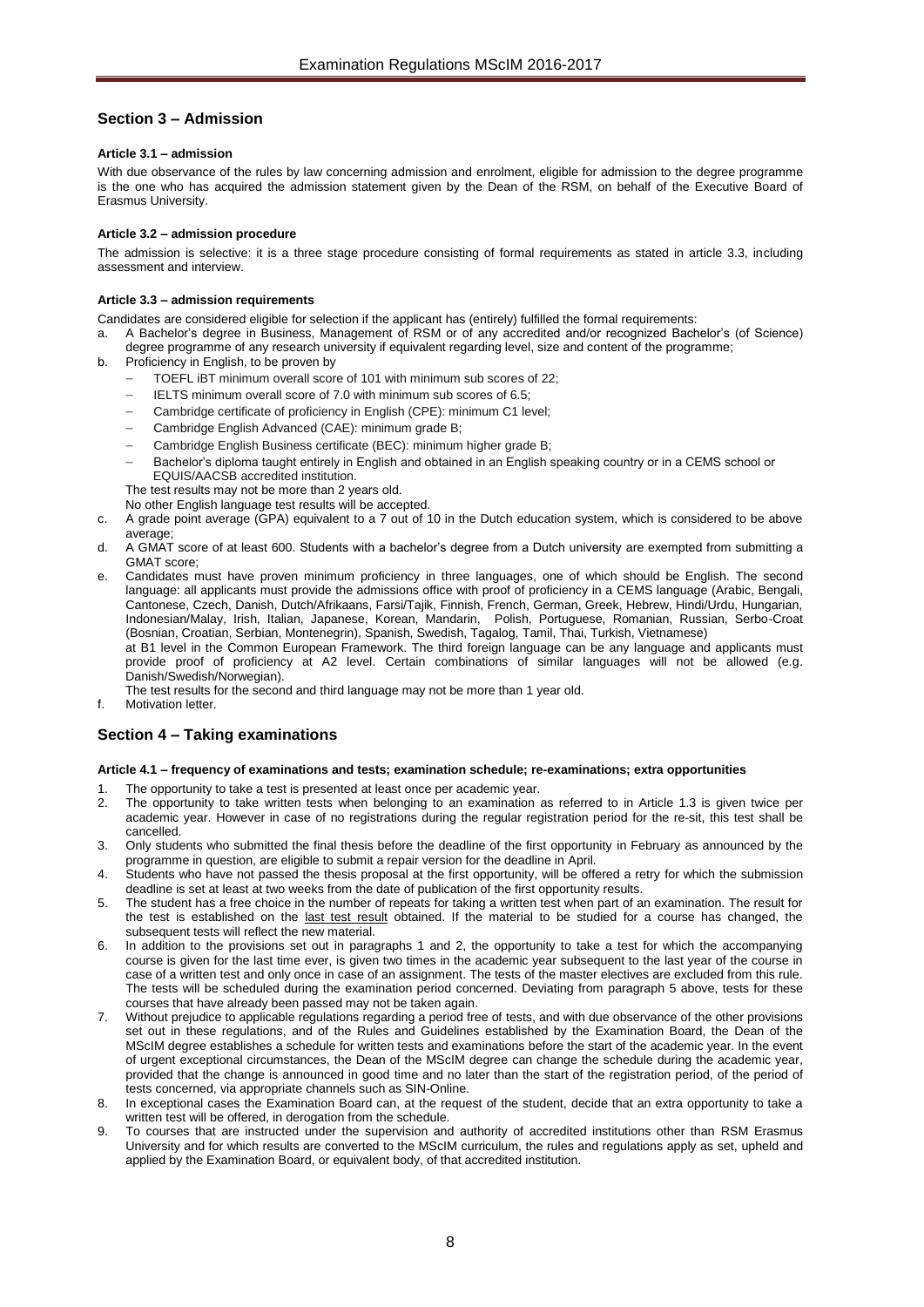## <span id="page-8-0"></span>**Article 4.2 – form of the examinations and tests**

- 1. The tests of the examinations are conducted in written and/or oral form and/or by means of practical exercise, unless the Examination Board has decided otherwise.
- 2. If the Examination Board decides that the form as referred to in the foregoing paragraph shall be different, it will announce this to the students no later than two months before the test is to be held.
- 3. The elaborations on the form of the tests as referred to in paragraph 1, stated in the most recent version of the study guide for the study programme, constitute an integral part of these Teaching and Examination Regulations, without prejudice to the other provisions set out in these regulations.
- 4. In exceptional cases the Examination Board may, at the request of the student, decide to permit derogations from the provisions set out in paragraph 1.
- 5. Physically or sensory impaired students are offered the opportunity to take tests in a manner adapted as far as possible to their individual impairment. The Board will, if necessary, obtain expert advice before making a decision.

## <span id="page-8-1"></span>**Article 4.3 – oral tests**

- 1. No more than one person will be given an oral test at a time, unless the Examination Board has decided otherwise.
- 2. An oral test is taken in public, unless in an exceptional case the Examination Board or the examiner concerned has decided otherwise, or the student has objected to this.

## <span id="page-8-2"></span>**Article 4.4 – sequence of programme components**

- 1. The International Business Project has to be taken in the second semester, unless approved by the Examination Board.
- 2. A student needs to have completed at least 30 ECTS of the degree programme before he/she can start with the third semester, i.e. the Research Clinic and the Master Thesis. The Research Clinic together with the Master Thesis will be offered in the third semester only.
- 3. A student may continue the thesis trajectory only after a designated research methods course of at least 4 and of most 6 ects of the degree programme has been passed.
- 4. If the thesis proposal has not been passed or has not been delivered in a timely manner, the student may not proceed the thesis trajectory and will have to restart the course the next academic year.
- 5. The examination for the thesis project can only be completed once all the courses of the other programme components of the degree programme have been passed.
- 6. In exceptional individual cases, at the student´s request, the Examination Board may derogate from the foregoing paragraphs, after consulting the student adviser and the involved examiners.

# <span id="page-8-3"></span>**Section 5 – Result of examinations**

# <span id="page-8-4"></span>**Article 5.1 – determining, announcing and recording results of examinations and tests; deadlines**

- After an oral test has been taken, the examiner determines the result immediately, and gives the student a written notification.
- 2. The examiner determines the updated result of an examination and/or test as a consequence of a new outcome for a written test as soon as possible, and no later than four weeks after the day on which the examination or test was conducted. In deviation from the foregoing, the thesis proposal and the thesis report must be assessed within two weeks after submission. In the event of *force majeure*, the Examination Board can permit derogation from these deadlines.
- The Department for Exam Administration RSM checks compliance with the deadline mentioned in the previous paragraph, and in the event that it is likely to be exceeded, reports this in good time to the chairman of the Examination Board.
- With regard to a test that is to be taken in a manner other than orally or in writing, the Examination Board decides in advance in what way and within what period the student will be given a written notification of the examination and/or test result involved.
- 5. The examiner immediately reports updated examination and/or test results to the Department for Exam Administration RSM, which then informs the student of this in writing.
- 6. The Department for Exam Administration RSM is responsible for recording the results of examinations and tests. This Office also records what certificates have been presented to a student. No information about recorded data, with the exception of data about the certificates awarded, is given to anyone other than the student, the Examination Board, the directors of the study programme, the Executive Board of the Erasmus University, the student advisor, the student counsellor and the Examination Appeals Board (*CBE*). The Examination Board may decide on derogation from the provisions set out in the last sentence under the consent of the student involved.
- 7. The involvement of the Department for Exam Administration RSM as referred to in the previous paragraphs is without prejudice to the provisions in this matter as determined by the Executive Board of the Erasmus University.
- 8. The written certificate concerning the result of an examination or test contains information about the way in which the student can lodge an appeal with the Examination Appeals Board (*CBE*).

## <span id="page-8-5"></span>**Article 5.2 – period of validity**

- Unless otherwise mentioned, the term of validity for the examinations passed is three years. This rule also applies to approved courses from other degree programmes. The Examination Board may extend the term of validity if, in its judgment, the knowledge, insights and skills relating to the course corresponding to the examination or test in question are not obsolete.
- 2. With respect to an examination or test taken and passed more than three years ago, the Examination Board can impose an additional or alternative examination or test, before the student can pass the final exam.
- 3. The term of validity of tests on which examinations are based is limited to the academic year in which the test has been taken, unless the examiner determines otherwise in the course manual.

## <span id="page-8-6"></span>**Article 5.3 – Feedback and perusal**

1. As soon as possible but no later than four weeks after the written test, the examiner will give generic feedback. The examiner will provide information about the content of the written test and the correct answers/answer models in an explanatory session or via another approved medium. This offers students the opportunity to review the questions and assignments of the test concerned, along with the answer models and criteria for assessment. The examiner sets the date,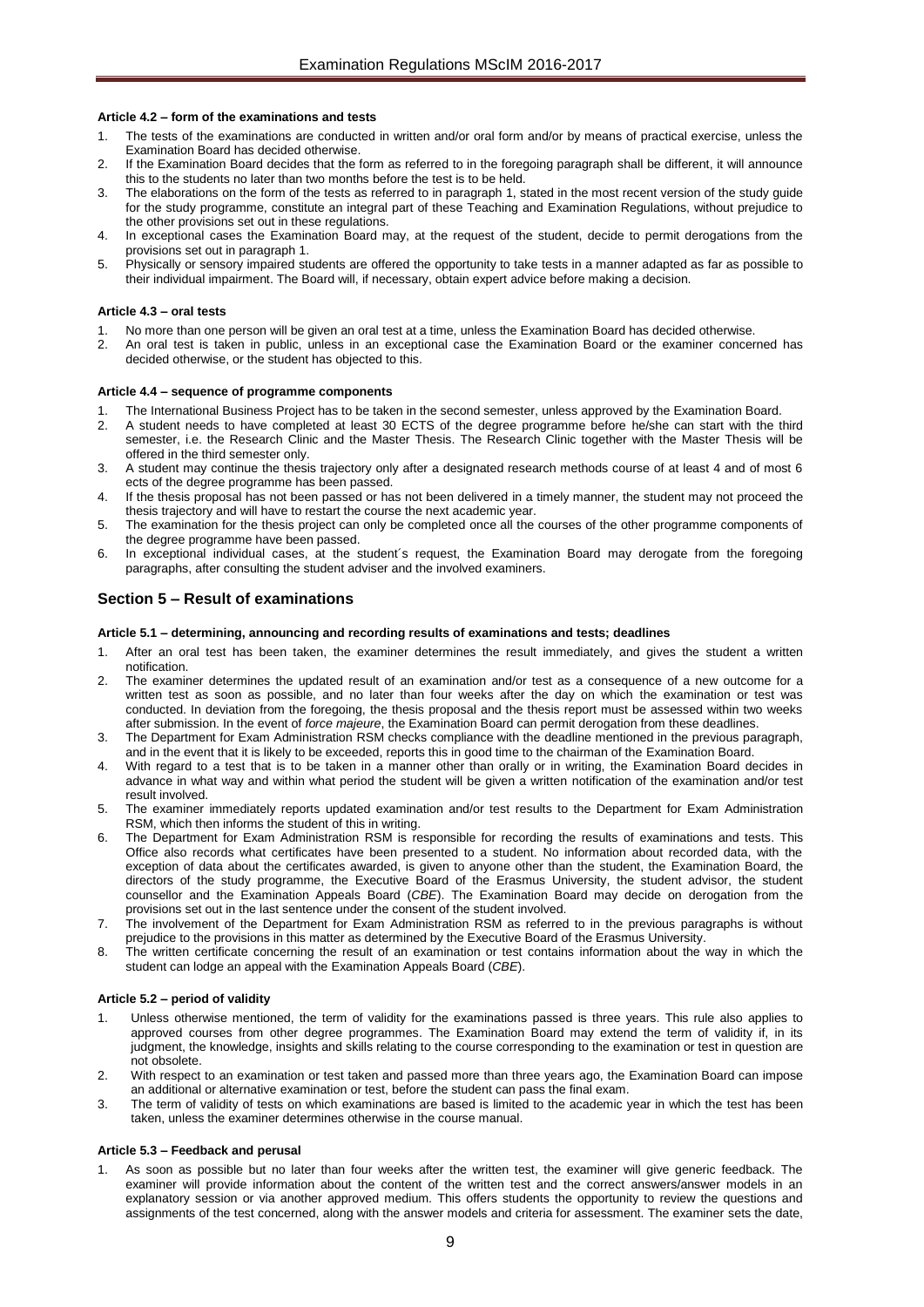time and procedure of the feedback. The feedback must be realistically managed and the use of appropriate media (such as BlackBoard) is allowed.

- 2. As soon as possible or at the same feedback session but no later than four weeks after the feedback, students will have the opportunity to peruse their own assessed test. The examiner may determine that the perusal is only for students who registered for it and/or who have attended the feedback meeting. The examiner sets the date, time, location and procedure of the perusal.
- 3. In the event that a student can demonstrate that he/she was prevented from being present at the assigned location and time for the feedback or the perusal due to force majeure, at the request of the student an alternative opportunity will be offered, if possible within the term mentioned in paragraph 2.

## <span id="page-9-0"></span>**Article 5.4 - Archiving period of written tests**

- 1. The assignments, answers and the assessment of the written tests will be archived (in paper or electronic form) for two years after the assessment.
- 2. The Thesis and the assessment thereof will be archived (in paper or electronic form) for seven years after the assessment.

# <span id="page-9-2"></span><span id="page-9-1"></span>**Section 6 – Result of the final exam**

## **Article 6.1 – the result of the final exam**

- 1. The result of the final exam is determined by the Examination Board based on the examinations of courses in the programme components that build the MScIM curriculum and in compliance with the regulations stated in article 5.2 of the Rules and Guidelines.
- 2. In derogation from the provisions set out in paragraph 1, the Examination Board may, before determining the result of the final exam, conduct an investigation into the knowledge of the student with regard to one or more examinations or tests of the programme, if and insofar as the results of the examinations or tests concerned give it cause to do so.

# <span id="page-9-3"></span>**Section 7 – Final and Implementation Provisions**

## <span id="page-9-4"></span>**Article 7.1 – amendments changes**

- Amendments to these regulations will be adopted by the Dean RSM through a separate decree.
- 2. No amendments will be made that are applicable to the current academic year, unless the interests of the students are, in reason, not thereby prejudiced.
- 3. Moreover, amendments must not influence, to the detriment of the students any other decision, which has been taken with respect to a student by the Examination Board by virtue of these regulations.

## <span id="page-9-5"></span>**Article 7.2 – Hardship clause**

In very exceptional individual circumstances, in which application of one or more of the provisions set out in these regulations leads to evidently unreasonable and/or unfair situations with regard to a student, a student can submit a request in writing, and with reasons, for derogation from the said provision(s) to the Examination Board. The Examination Board may, after consulting the relevant examiner(s) and the student advisor or student counsellor, derogate from the said provision(s) in favour of the student. A decision to reject the student's request will not be made by the Examination Board until the applicant has been given the opportunity to present his or her case, if this is requested

## <span id="page-9-6"></span>**Article 7.3 – announcement**

The Dean RSM is responsible for an appropriate announcement of these regulations, of the Rules and Guidelines established by the Examination Board, and of amendments to these documents.

## <span id="page-9-7"></span>**Article 7.4 – legal effect**

These regulations have legal effect from 1 September 2016.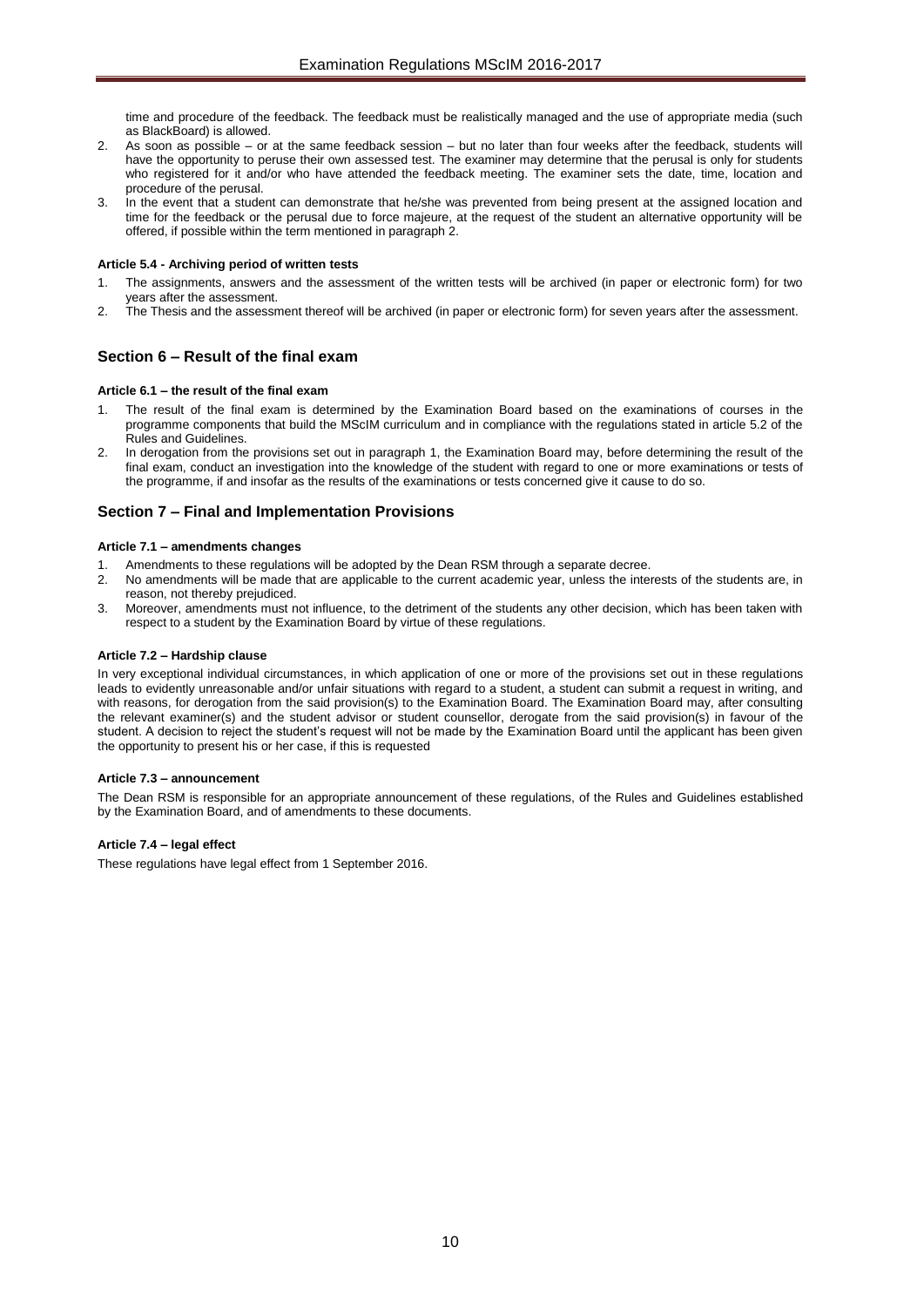# <span id="page-10-0"></span>**IV Rules and Guidelines 2016 - 2017**

# <span id="page-10-2"></span><span id="page-10-1"></span>**Section 1 – General**

## **Article 1.1 – applicability of the Rules and Guidelines**

These Rules and Guidelines are applicable to the curriculum and final exam, examinations and tests of the master's degree programme MSc in International Management at Rotterdam School of Management, Erasmus University, hereinafter referred to as the degree programme.

## <span id="page-10-3"></span>**Article 1.2 – definitions**

- Unless stated otherwise, in these Rules and Guidelines, the same definitions will be used as formulated in the Teaching and Examination Regulations of the degree programme.
- 2. Fraud: the action or negligence of a student as a result of which it is impossible, entirely or in part, to form a correct judgment concerning his/her or someone else's knowledge, insight and skills.

## <span id="page-10-4"></span>**Article 1.3 – day-to-day procedure of the Examination Board**

<span id="page-10-5"></span>The Examination Board may assign portfolios to its members for taking care of daily procedures.

## **Article 1.4 – the authority to examine, the appointment of examiners**

- 1. For the purpose of conducting examinations and establishing the results thereof, the Examination Board appoints the examiners in compliance with the following rules:
	- a) At the start of the Academic Year the Examination Board appoints the examiners for the duration of that year;
	- b) Tenured and tenure track RSM academic staff (assistant professors, associate professors, endowed and full professors) as well as tenured RSM lecturers will be appointed as examiner for the teaching within their discipline (category 1 examiners);
	- c) At the request of the Department, other members of the RSM academic personnel (e.g. untenured lecturers, researchers, PhD-candidates) may be appointed as an examiner for a specific course (e.g. thesis trajectory) (category 2 examiners);
	- d) At the request of the Department, a former member of the RSM academic staff or a (former) member of academic staff of another School of the EUR or any other research university may be temporarily appointed as an examiner for a specific course (e.g. thesis trajectory). This person must meet the following requirements: a completed PhD, or a university master´s degree with demonstrable extensive experience in performing scientific research. Furthermore, at least a hospitality agreement is required (category 3 examiners);
	- e) A UTQ (University Teaching Qualification, in Dutch BKO) or equivalent is preferable;
	- f) An examiner who is appointed for the first time shall be mentored by an experienced examiner from the relevant Department.
- 2. In case of special circumstances, the Examination Board may grant exceptions to the above rules.
- 3. The examiners provide the Examination Board the information requested.<br>4. All appointed examiners shall be registered in the RSM's Examiners Register
- 4. All appointed examiners shall be registered in the RSM's Examiners Register.<br>5. The Examination Board can suspend or withdraw the appointment as examine
- 5. The Examination Board can suspend or withdraw the appointment as examiner if the person concerned persistently fails to comply with the applicable examination regulations or to deliver examinations that meet the minimum quality standards. The Examination Board will not do so until the person concerned in all fairness has had a chance to conform to the relevant rules.

## <span id="page-10-6"></span>**Article 1.5 – the criteria**

In the decision-making process the Examination Board employs the following criteria as a guideline – and in case of contrariety of criteria weighs the importance of employing one against another –:

- the preservation and maintenance of the quality and grading criteria of each examination or test;
- the efficiency of the study, for example, expressed in terms of limiting loss of time (wherever possible) for students who make rapid progress with their studies when preparing for examinations or tests;
- motivating students to interrupt their studies as soon as possible in cases where it is very unlikely that they will pass their examinations;
- protecting students from trying to take on too large a study load;
- maintaining an environment in which students and staff can work effectively and efficiently;
- extending leniency towards students who, through circumstances beyond their control, have encountered delays during their studies.

# <span id="page-10-8"></span><span id="page-10-7"></span>**Section 2 – Exemptions**

## **Article 2.1 – exemption from practical tests**

- 1. A request for exemption from the obligation to take part in practical tests, as referred to in Article 2.4 of the Teaching and Examination Regulations, should be submitted by the student in writing, with reasons and supported by documentation, to the Examination Board at least four weeks before the practical test for which exemption is requested is scheduled to begin. In exceptional cases, the Examination Board may permit derogation from the period stated in the last sentence.
- 2. The Examination Board makes a decision within four weeks of receiving the request. The student is informed immediately of the decision.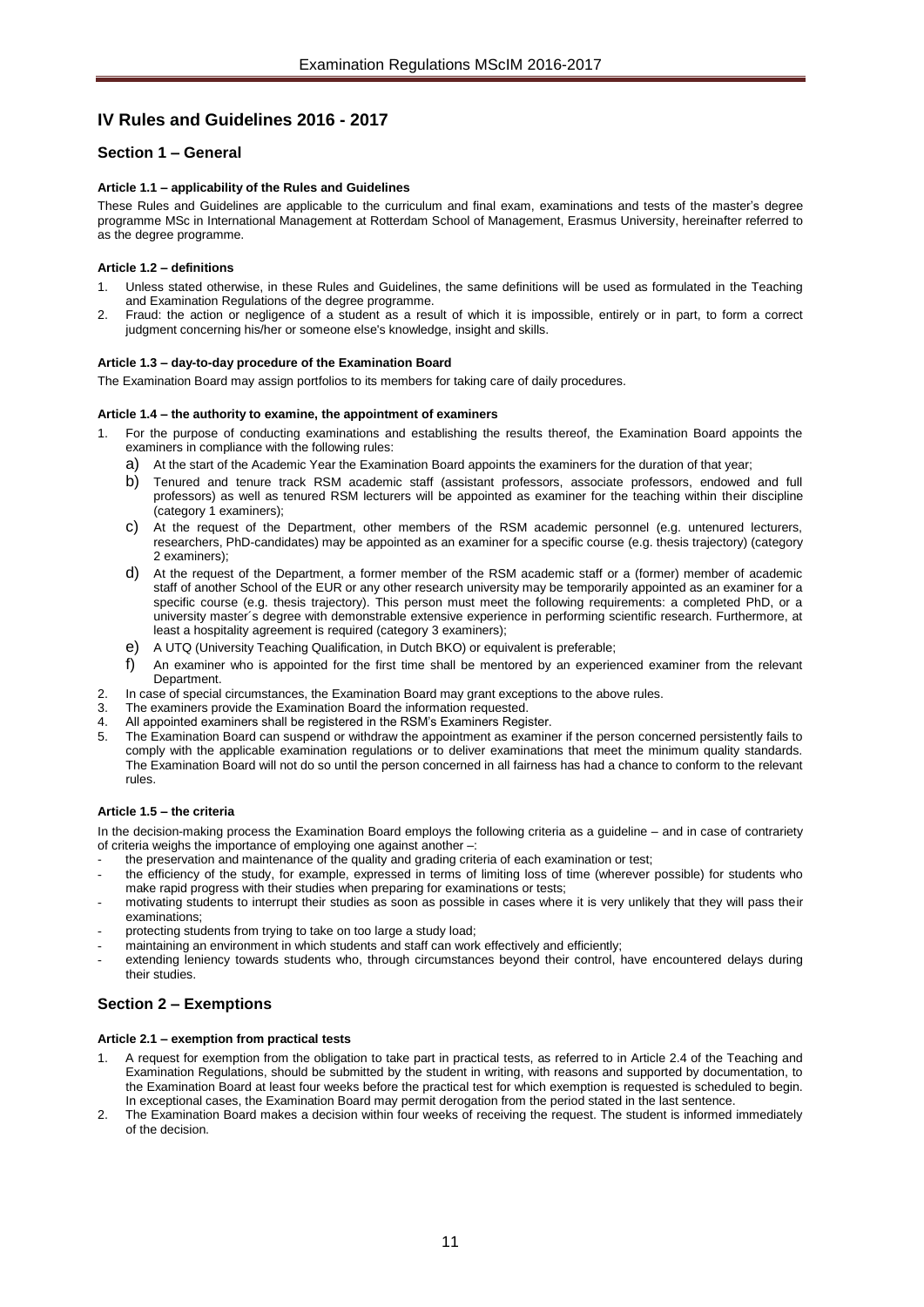# <span id="page-11-1"></span><span id="page-11-0"></span>**Section 3 – Rules concerning good course of things during examinations and tests**

#### **Article 3.1 – registration for examinations and written tests**

- 1. A student who by virtue of his/her enrolment for the programme is entitled to take the final exam, examinations or tests should register for them on time and correctly, in accordance with the provisions of or by virtue of these Rules and Guidelines. The registration term for written tests and other examinations has been established per period in the schedule of written tests and examinations, as referred to in article 4.1 of the Teaching and examination Regulations of the programme.
- 2. The head of the Department for Exam Administration RSM can, with the approval of the Examination Board, establish specific rules for proper registration for examinations, or written tests by virtue of the Teaching and Examination Regulations of the programme and the Rules and Guidelines of the Examination Board. These specific rules will be announced in a proper manner in sufficient time.
- The Examination Board can derogate from the date of registration referred to in paragraph 1 if the student, as a result of *force majeure*, has been unable to register on time and correctly. Under certain circumstances, *force majeure* may be said to exist in the event of, for example, a student was unable to register in the usual way (OSIRIS-online, in writing, another student) because of sickness or special family circumstances. The student should submit the request for this as soon as reasonably possible.
- The head of the Department for Exam Administration RSM may, in cases other than those referred to in paragraph 3, derogate from the registration period no later than two working days before the day on which the examination or test will be taken, provided that this does not jeopardize the correct preparation for the examination or test. The head of the Department for Exam Administration RSM will charge administrative costs of € *13.50* per examination or written test for this derogation. The head of the Department for Exam Administration RSM reports this to the Examination Board.
- 5. Anyone who has not registered for an examination or a written test in accordance with the provisions of or by virtue of these Rules and Guidelines may not take part in the examination or test concerned. If, notwithstanding the foregoing, the student nevertheless takes part in the examination or test, the examiner and the Examination Board will not establish a grade.

### <span id="page-11-2"></span>**Article 3.2 – entering and leaving the room in which the written test is being held**

- 1. Only a student who has applied on time and correctly for the written test may take part in the test concerned, and will be admitted to the room where the written test is being held.
- 2. Admission to the hall where a written test is organized is declined fifteen minutes after the start of the written test concerned. A student who is admitted to the hall after the start of the examination concerned should ensure that he/she causes as little disturbance as possible to the students already present.
- 3. A student taking part in the test may not leave the room earlier than one hour after the start of that test. A student who leaves the test before the end of the test concerned should ensure that he/she causes as little disturbance as possible to the students still present.
- 4. A student taking part in the test may, on request and with the permission of the examiner or the invigilator, leave the test's hall a while to use the toilet as from one hour after the start of the written test until half an hour before the end of the test. This permission is granted only to one student at a time. In exceptional cases, the examiner or invigilator may derogate from these rules in favour of the student.
- 5. Personal belongings such as coats, bags, mobile phones, watches and other items that are not allowed to be used during the written test are not allowed to be brought into the hall where the test is held. These must be placed outside the test room in lockers, if available. If no lockers are available, coats must be placed over the chair. Bags must be closed and out of reach of the student. Watches, mobile phones and such must be switched off and out of reach of the student.
- 6. The head of the Department for Exam Administration RSM can, with the approval of the Examination Board, establish specific rules concerning entering and leaving the room in the Van der Goot (former M-) Building in which the written tests is being held, by virtue of the Teaching and Examination Regulations of the programme and the Rules and Guidelines of the Examination Board. These specific rules will be announced in a proper manner in sufficient time.

#### <span id="page-11-3"></span>**Article 3.3 – general provisions concerning order during the written test**

- 1. On behalf of the Examination Board, the invigilators appointed for this purpose are charged with maintaining order during the written test. An examiner may act as invigilator.
- 2. Every student should comply with the instructions of the invigilator. If a student does not comply with the instructions of the proctor, or does not obey his /her request, the proctor may exclude him/her from taking further part in the test, with the consequence that no result will be established.
- 3. During the written test, the student must, at the request of the examiner or the invigilator, prove his/her identity with a valid proof of enrolment (student card) or another legally valid proof of identity.
- 4. Only a valid proof of enrolment (student card) or another legally valid proof of identity, the registration verification, the test's assignment paper and answer sheet, writing materials and a ruler may be placed on the student's desk. No study material such as a (graphical) calculator, literature or other sources of information may be placed on the student's desk unless explicitly authorized by the examiner in advance and stated on the first page of the test's assignment paper. These study aids (without any notes on them) are solely for the student's own use. During the test the student is not allowed to make use of a dictionary.
- 5. A student taking part in the test is obliged, on request of the invigilator, to show, and if requested, to hand over, the materials that he/she has with him/her.
- 6. Only the paper provided by EUR is to be used for the written test. The use of the student's own paper is not permitted.
- 7. A student taking part in the written test should write his/her name, signature and student /examination number on each sheet of paper that is handed in. The invigilator checks whether this has been done correctly before the test is handed in to him/her.
- 8. The head of the Department for Exam Administration RSM can, with the approval of the Examination Board, establish specific rules concerning the order during the written test in the Van der Goot (former M-) Building, by virtue of the Teaching and Examination Regulations of the programme and the Rules and Guidelines of the Examination Board. These specific rules will be announced in a proper manner in sufficient time.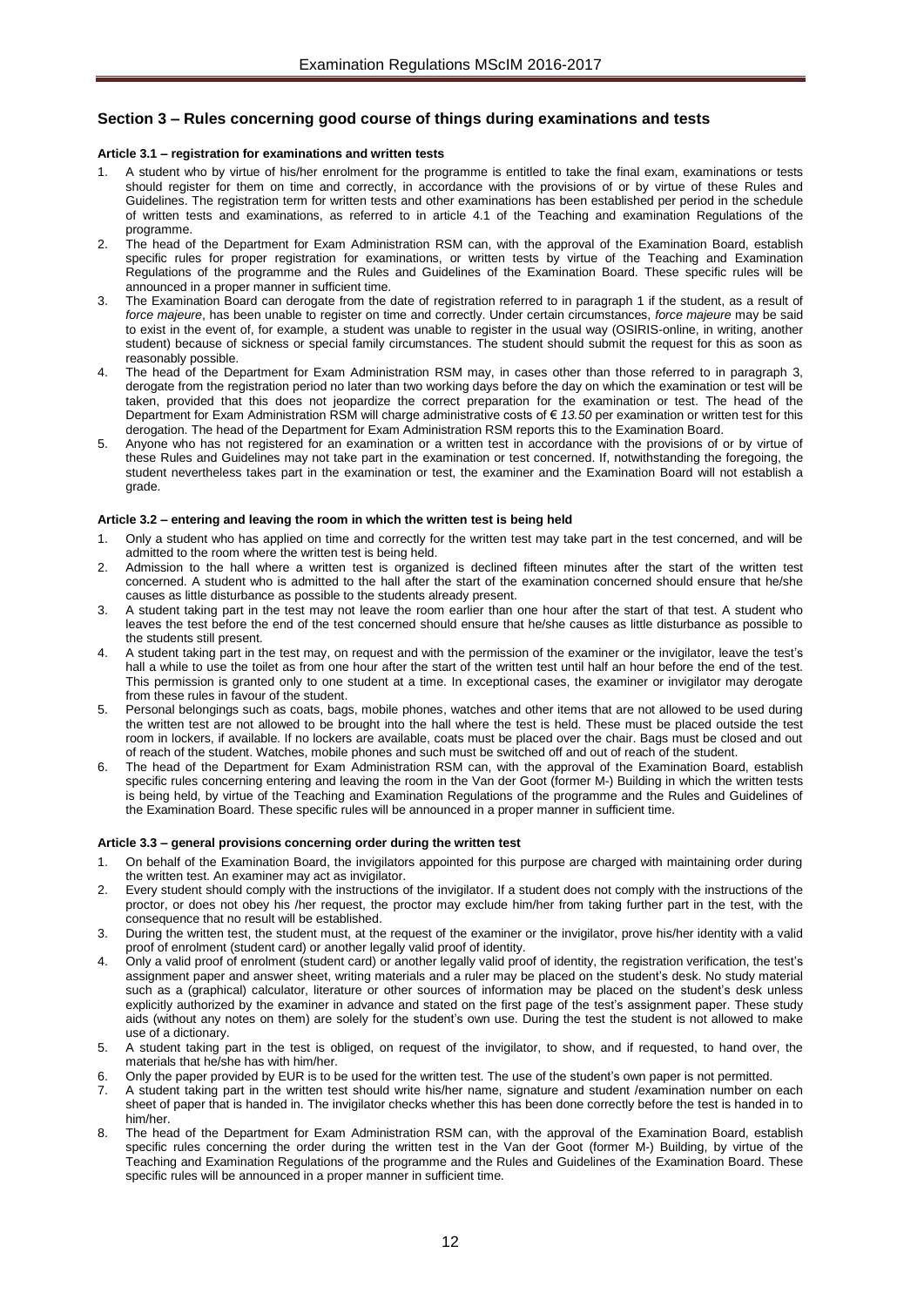## <span id="page-12-0"></span>**Article 3.4 – fraud**

- If in the matter of taking a test, fraud within the meaning of Article 1.2 is detected or suspected, this is set down in writing as soon as possible by the proctor or the corresponding examiner. The proctor may ask the student to make available any items of evidence. A refusal to do this is recorded in the written report. The student is given the opportunity to add written comments to the written report of the proctor. The written report and any written comments are handed over to the Examination Board as soon as possible.
- 2. The Examination Board or the examiner may exclude a student who has committed fraud from further participation in the examination of which the test for which the irregularity was detected is part, and/or take other appropriate measures. The exclusion has the consequence that no result will be established for the examination or test concerned. Before the Examination Board decides to make the exclusion, it gives the student the opportunity to give his/her account.
- 3. The other appropriate measures as referred to in paragraph 2 may consist of, among others, the following sanctions:
	- a. reprimand;
	- b. invalidation of the examination and/or test concerned;
	- c. exclusion from one or more examinations and/or tests;
	- d. exclusion from one or more examination period;
	- e. a combination of the above measures to a maximum of exclusion for at most one year;
	- f. in a serious case of fraud the Examination Board may advise the Executive Board to end the enrolment for the programme of the person concerned once and for all.

## <span id="page-12-1"></span>**Section 4 – The examinations and tests of the courses**

## <span id="page-12-2"></span>**Article 4.1 – the questions and assignments, peer review**

- The questions and assignments of the tests that make up an examination for a course do not go beyond the sources announced in advance. These sources are, in the main, announced before the start of the course that prepares for the tests of the examination. The precise scope of the material is definitively announced no later than one month before the tests of the examination are held.
- 2. The questions and assignments of the whole of tests of an examination reflect the material included in the course.<br>3. The whole of tests in an examination is representative of the study aims in terms of content and form
- The whole of tests in an examination is representative of the study aims in terms of content and form.
- 4. The questions and assignments of a test are clear and unambiguous, and are asked in such a way, or contain such instructions, that the student can understand how comprehensive and detailed the answers must be.
- 5. Well in advance of the tests of the examination concerned being held, the Examination Board or examiner announces the way the test will be taken, while respecting the provisos laid out in Article 4.2 of the Teaching and Examination Regulations.
- 6. Well in advance of a written test being held, the Examination Board or examiner gives the students the opportunity, if possible, to peruse a written sample of a similar test, and also the model answers and the norms on the basis of which the assessment was made.
- 7. The length of the test is such that examinees have sufficient time, measured according to reasonable criteria, to complete the test.
- 8. In advance of the examination or test concerned being held, the examiner asks a colleague to check the examination or test with a view to the quality of the examination.

## <span id="page-12-3"></span>**Article 4.2 – assessment criteria**

- 1. Wherever possible, assessment of written tests, takes place on the basis of previously established model answers and criteria, which can possibly be modified as a result from correcting the tests.
- The assessment method is sufficiently transparent that the examinees can see how the results of the tests were established.
- 3. In cases of tests of an examination given and assessed by more than one examiner, the Examination Board ensures that the examiners' assessment is based on the same criteria. If necessary, it shall appoint a supervising examiner for conducting the tests.

## <span id="page-12-4"></span>**Article 4.3 – determining the grades: rounding off, averaging, passing, grade floor**

- Examinations and tests are assessed with grades on the scale 0.0 10.0, accurate to one decimal point, where a 5.5 is the lowest pass grade. Practical tests may be assessed with a 'pass' or 'fail'. Also sufficient results of examinations and tests taken in the context of an international exchange at a foreign university will be displayed with a '*pass'*. A programme component has been passed only if the examinations of all courses that are part of that programme component have been passed. Tests assessed with a '*pass*' or *'fail'* cannot be averaged nor included in the GPA calculation.
- 2. If grades have to be rounded off and averaged within a course, or between examination parts or to determine the GPA or the classification – the following rules apply by default:
	- grades are averaged according to the weighted average of the credits, where the average is rounded to one decimal place, which are rounded, so 5.45 is rounded to 5.5, a 6.95 a 7.0 a 5.44 a 5.4, etc.;
	- if examination parts are assessed on the basis of more than one test, then the rule applies that the examination parts are always rounded off to one decimal before subsequent calculations are made.
- If the examination is assessed on the basis of more than one test, no final grade for the examination will be calculated if one of the test grades is lower than a 5.5. In that case the student has failed the examination. Tests that can be taken only once per academic year, most likely practical tests such as case reports and team assignments, are exempted from this rule.
- 4. In case the course manual for a particular course holds additional or other rules to those stated under paragraph 2 and 3, these rules are only valid if published at least two months ahead of the date of a test and under written approval of the Examination Board. If these latter provisos are not met the default rules under paragraph 2 and 3 continue to apply.
- 5. Examination results are registered centrally by the Department for Exam Administration RSM Erasmus University.
- 6. In derogation from the previous paragraphs of this article, results of examinations and tests taken in the context of an international exchange are established under the authority and responsibility of the foreign university.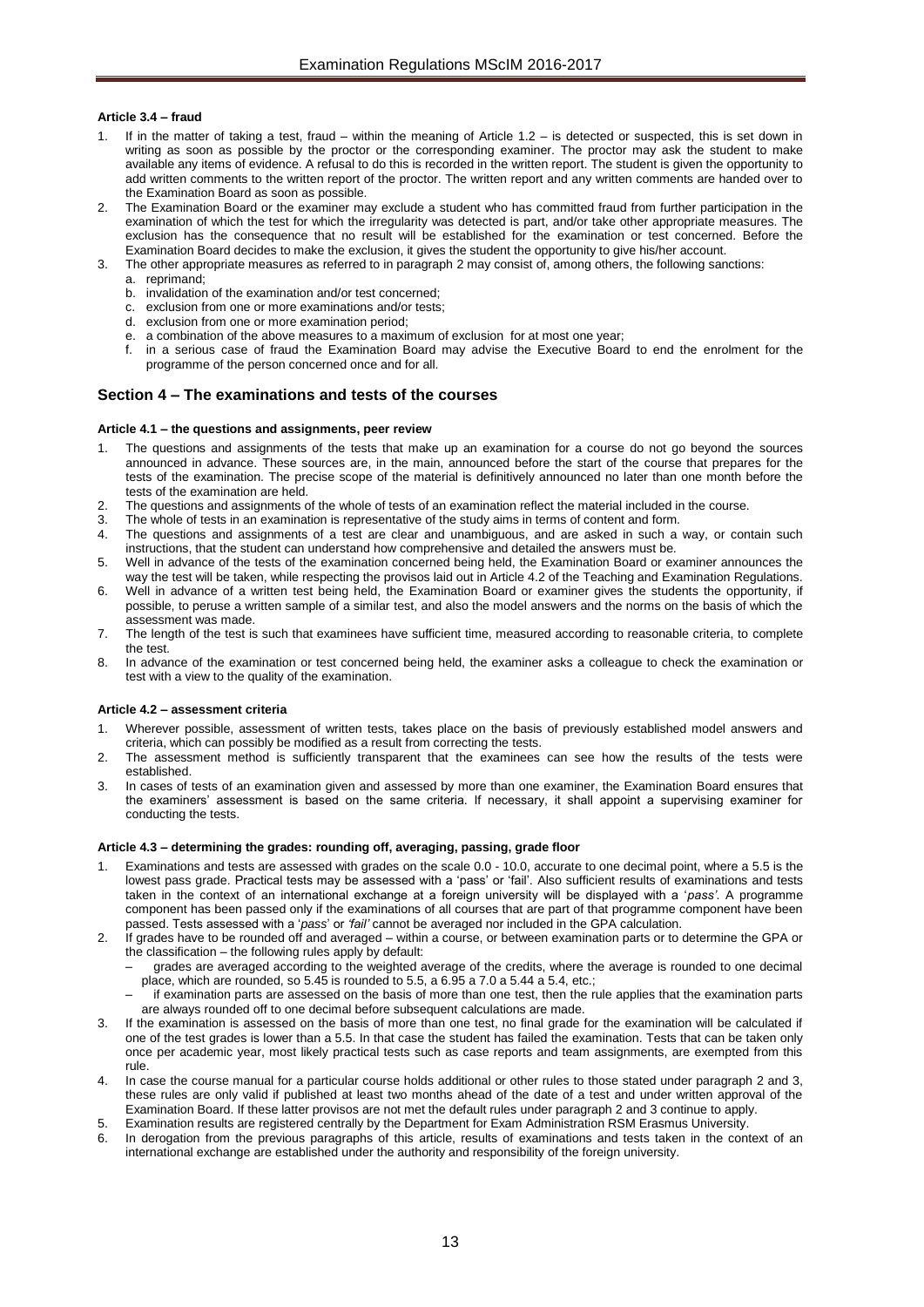# <span id="page-13-1"></span><span id="page-13-0"></span>**Section 5 – The Thesis**

## **Article 5.1 – the thesis, the thesis committee and admission to the thesis defence**

- The thesis project is an individual project.
- 2. The thesis project is assessed by a thesis committee.<br>3. This thesis committee shall consist of at least two
- This thesis committee shall consist of at least two members: a coach and a co-reader. The composition of the thesis committee should furthermore meet the following criteria:
	- a. The members of the thesis committee must be appointed as an examiner by the Examination Board;
	- b. The *coach* must be a member of the academic RSM personnel: this includes tenured and tenure track staff as well as PhD candidates and untenured lecturers as long as they are appointed as an examiner. Furthermore, an exception can be made for former faculty members or PhD candidates who were associated with the RSM: they may continue to act as coach after the termination of the employment contract for a maximum of one year. Hence, all other examiners (from other EUR schools or other universities) may act as co-reader only;
	- c. The *co-reader* is preferably a member of the academic RSM personnel of another department than the one with which the coach is associated;
	- d. At least one of the two members must be a tenured or tenure track faculty member. Hence, pairs consisting exclusively of PhD-candidates and/or untenured lecturers are not allowed.
	- e. Coach and co-reader are allowed to be members of the same department, under the additional requirement that (co- )promotors are not allowed to sit on a thesis committee with their PhD students, and job appraisers are not allowed to form a committee with job appraisees without a PhD degree. The Thesis Coordinator of the MSc programme shall submit a list of the internal thesis committees to the Examination Board for endorsement vi[a ec@rsm.nl;](mailto:ec@rsm.nl)
	- f. At the request of a student an internal or external expert may be temporarily appointed as a co-reader of a thesis committee. This person must meet the following requirements: a completed PhD, or a university master´s degree with demonstrable extensive experience in performing scientific research. This examiner may act as co-reader only;
	- g. The coach shall have principal responsibility for the coaching and activities relating to the thesis. The co-reader shall offer advice at critical times during the thesis trajectory (for example evaluating the final thesis proposal, the research design, approval of the thesis);
	- h. The coach and co-reader jointly give an endorsement to a student for applying for admission to the thesis defence on the basis of the thesis report at hand.
- The assessment of the thesis project is based on the thesis report and the oral thesis defence in front of the thesis committee.

The thesis committee shall assess the thesis project immediately after the defence. The assessment is based on the assessment matrix. The assessment matrix must be filled in by the thesis committee within three working days after the oral defence. The assessment shall be unanimous. All members of the thesis committee should take part in the assessment. In case one of the members is unexpectedly unable to attend the assessment, the department involved will provide for replacement.

<span id="page-13-2"></span>5. At a student's request the Examination Board may derogate from the provisions of the foregoing paragraphs of Article 5.1.

## **Article 5.3 – establishment of the final exam**

- 1. On behalf of the Examination Board the Head of the Student Administration establishes the results of the final exam, in accordance with the Teaching and Examination Regulations of the programme and the Rules and Guidelines of the Examination Board, provided the student has passed all programme components of the degree programme as mentioned in article 2.3 of the TER, unless:
	- the Examination Board decided that the final exam also includes its own investigation into the knowledge, understanding and skills of the student;
	- in accordance with article 7.11 of the law, on the student's request, the Examination Board has granted postponing of the establishment of the final exam until a moment determined by the Examination Board.
- 2. The Head of Student Administration may establish administrative rules for the application for the final exam. These rules must be approved by the Examination Board and must be timely and adequately disclosed.

## <span id="page-13-3"></span>**Article 5.4 – the certificate, the transcript and the supplement**

- 1. To show that the final exam has been passed, the Examination Board awards a certificate, after by or on behalf of the Executive Board has been stated that the procedural requirements for the issuance have been met.
- 2. On a transcript, which constitutes a part of the certificate, the examination parts belonging to the final exam are stated.
- The certificate is accompanied by a supplement in accordance with the agreed European standard format.
- 4. The certificate, the transcript and the supplement are signed by the chairman or the substitute chairman of the Examination **Board**
- 5. On behalf of the Examination Board the Head of the Student Administration shall be responsible for issuing the certificate, the transcript and the supplement to the student in person, unless the student opts for receiving the documents from the Examination Board at the official graduation ceremony.

## <span id="page-13-4"></span>**Article 5.5 – Classifications ´cum laude´ and ´summa cum laude´**

- 1. If the examinee has shown exceptional skill in the final exam, this may be stated on the certificate with the words 'cum laude' or ´summa cum laude´.
- The classification 'cum laude' will be awarded if the student has fulfilled at least the following conditions:
	- a. the average of the grades for the examinations (thesis trajectory included) under the Dutch grading system as displayed on the list of grades, weighted on the basis of the credits is an 8.25 or higher, and
	- b. the grade for the examination of the thesis trajectory is at least an 8.0;
	- c. no more than one examination or test has been taken more than once (this applies from cohort 2013-2014 onwards)
- The classification ´summa cum laude´ will be awarded if the student has fulfilled at least the following conditions: a. the average of the grades for the examinations (thesis trajectory included) under the Dutch grading system as
	- displayed on the list of grades, weighted on the basis of the credits is an 9.0 or higher, and b. the grade for the examination of the thesis trajectory is at least an 9.0, and
	-
	- c. no examination or test has been taken more than once.